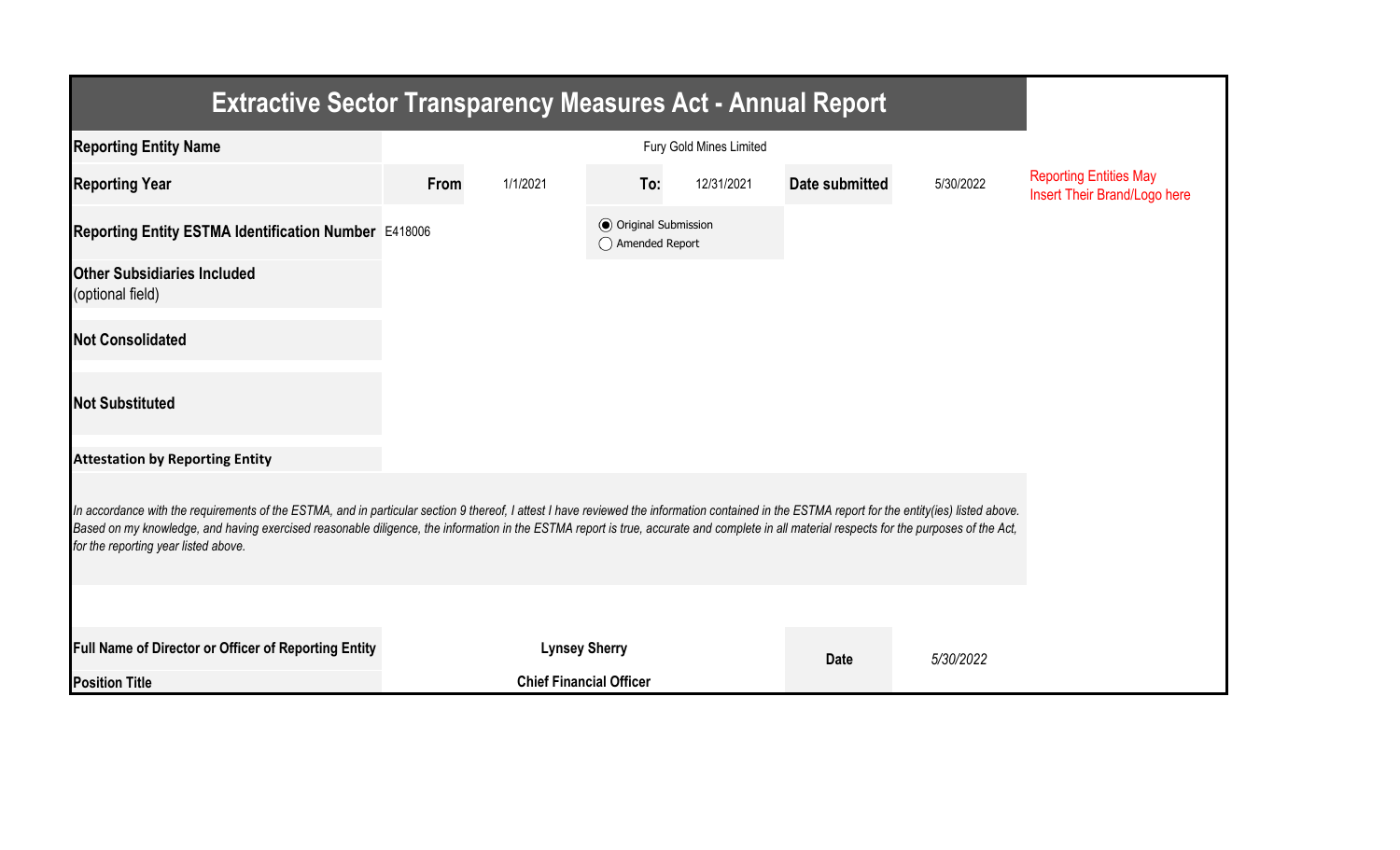| Extractive Sector Transparency Measures Act - Annual Report                                                                                                                      |                                              |                                                                                 |                                           |                  |         |                                |                |                  |                                               |                               |                                                                                                                                                                                      |  |  |
|----------------------------------------------------------------------------------------------------------------------------------------------------------------------------------|----------------------------------------------|---------------------------------------------------------------------------------|-------------------------------------------|------------------|---------|--------------------------------|----------------|------------------|-----------------------------------------------|-------------------------------|--------------------------------------------------------------------------------------------------------------------------------------------------------------------------------------|--|--|
| <b>Reporting Year</b><br><b>Reporting Entity Name</b><br><b>Reporting Entity ESTMA</b><br><b>Identification Number</b><br><b>Subsidiary Reporting Entities (if</b><br>necessary) | From:                                        | 1/1/2021                                                                        | To:<br>Fury Gold Mines Limited<br>E418006 | 12/31/2021       |         | <b>Currency of the Report</b>  | CAD            |                  |                                               |                               |                                                                                                                                                                                      |  |  |
|                                                                                                                                                                                  | <b>Payments by Payee</b>                     |                                                                                 |                                           |                  |         |                                |                |                  |                                               |                               |                                                                                                                                                                                      |  |  |
| Country                                                                                                                                                                          | Payee Name <sup>1</sup>                      | Departments, Agency, etc<br>within Payee that Received<br>Payments <sup>2</sup> | <b>Taxes</b>                              | <b>Royalties</b> | Fees    | <b>Production Entitlements</b> | <b>Bonuses</b> | <b>Dividends</b> | Infrastructure<br><b>Improvement Payments</b> | Total Amount paid to<br>Payee | Notes <sup>34</sup>                                                                                                                                                                  |  |  |
| Canada -Nunavut                                                                                                                                                                  | Government of Nunavut                        |                                                                                 | 3,000                                     |                  | 133,000 |                                |                |                  |                                               |                               | Crown-Indigenous Relations and<br>Northern Affairs Canada, Nunavut<br>136,000 Water Board, Innovation, Social and<br>Economic Development and Kitikmeot<br><b>Inuit Associaitons</b> |  |  |
| Canada - Quebec                                                                                                                                                                  | Government of Quebec                         |                                                                                 |                                           |                  | 269,000 |                                |                |                  |                                               |                               | Ministre Des Finances Quebec,<br>269,000 Ministere de l'Energie et des<br>Ressources and Societe de<br>developpemen de la Baie James                                                 |  |  |
|                                                                                                                                                                                  |                                              |                                                                                 |                                           |                  |         |                                |                |                  |                                               |                               |                                                                                                                                                                                      |  |  |
|                                                                                                                                                                                  |                                              |                                                                                 |                                           |                  |         |                                |                |                  |                                               |                               |                                                                                                                                                                                      |  |  |
|                                                                                                                                                                                  |                                              |                                                                                 |                                           |                  |         |                                |                |                  |                                               |                               |                                                                                                                                                                                      |  |  |
|                                                                                                                                                                                  |                                              |                                                                                 |                                           |                  |         |                                |                |                  |                                               |                               |                                                                                                                                                                                      |  |  |
|                                                                                                                                                                                  |                                              |                                                                                 |                                           |                  |         |                                |                |                  |                                               |                               |                                                                                                                                                                                      |  |  |
|                                                                                                                                                                                  |                                              |                                                                                 |                                           |                  |         |                                |                |                  |                                               |                               |                                                                                                                                                                                      |  |  |
|                                                                                                                                                                                  |                                              |                                                                                 |                                           |                  |         |                                |                |                  |                                               |                               |                                                                                                                                                                                      |  |  |
|                                                                                                                                                                                  |                                              |                                                                                 |                                           |                  |         |                                |                |                  |                                               |                               |                                                                                                                                                                                      |  |  |
|                                                                                                                                                                                  |                                              |                                                                                 |                                           |                  |         |                                |                |                  |                                               |                               |                                                                                                                                                                                      |  |  |
|                                                                                                                                                                                  |                                              |                                                                                 |                                           |                  |         |                                |                |                  |                                               |                               |                                                                                                                                                                                      |  |  |
|                                                                                                                                                                                  |                                              |                                                                                 |                                           |                  |         |                                |                |                  |                                               |                               |                                                                                                                                                                                      |  |  |
|                                                                                                                                                                                  |                                              |                                                                                 |                                           |                  |         |                                |                |                  |                                               |                               |                                                                                                                                                                                      |  |  |
|                                                                                                                                                                                  |                                              |                                                                                 |                                           |                  |         |                                |                |                  |                                               |                               |                                                                                                                                                                                      |  |  |
|                                                                                                                                                                                  |                                              |                                                                                 |                                           |                  |         |                                |                |                  |                                               |                               |                                                                                                                                                                                      |  |  |
|                                                                                                                                                                                  |                                              |                                                                                 |                                           |                  |         |                                |                |                  |                                               |                               |                                                                                                                                                                                      |  |  |
| <b>Additional Notes:</b>                                                                                                                                                         | All payments rounded to the nearest C\$1,000 |                                                                                 |                                           |                  |         |                                |                |                  |                                               |                               |                                                                                                                                                                                      |  |  |